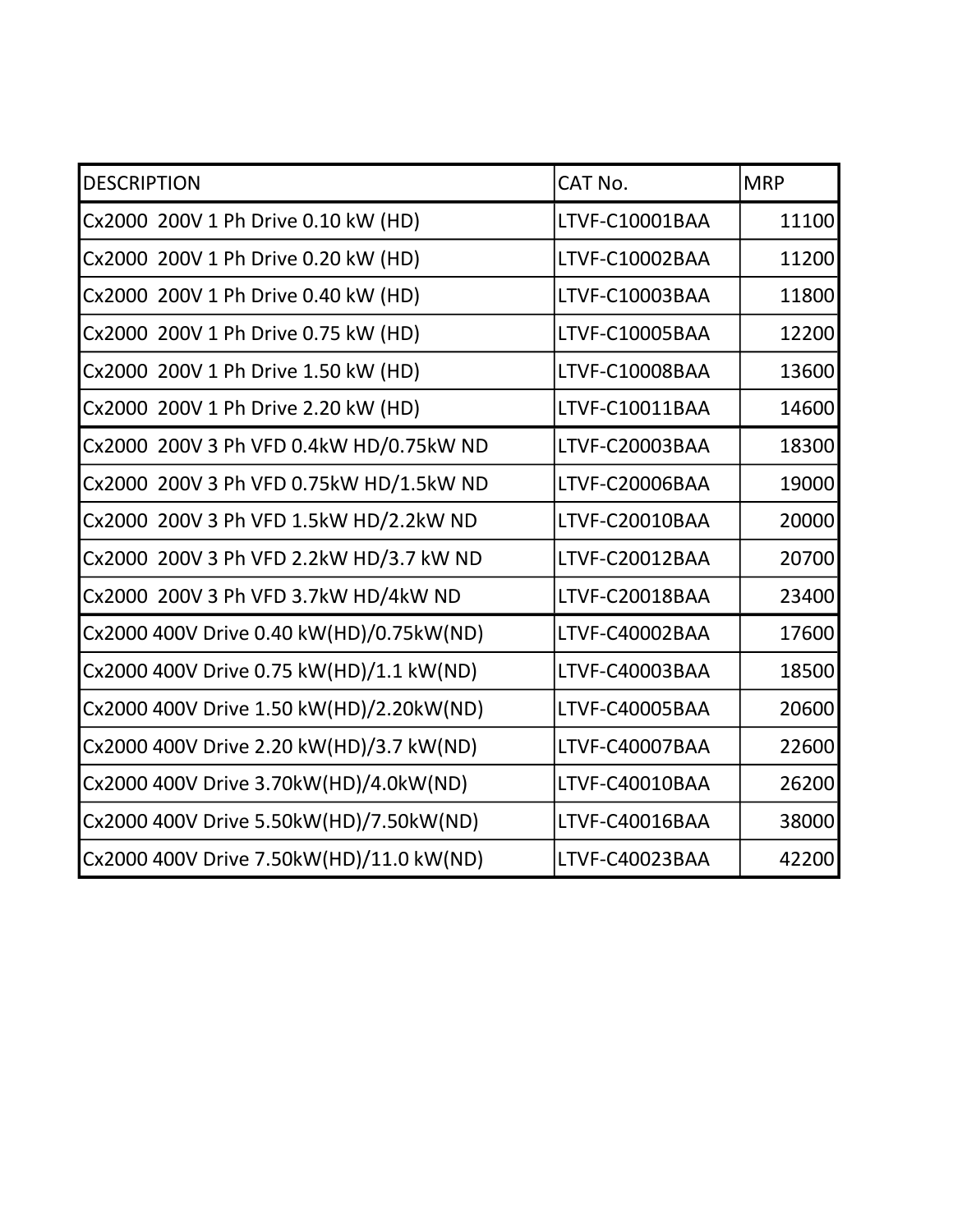| Sx2000 200V 1 Ph Drive 0.40 kW (HD)      | LTVF-S10003BAA        | 25700  |
|------------------------------------------|-----------------------|--------|
| Sx2000 200V 1 Ph Drive 0.75 kW (HD)      | <b>LTVF-S10006BAA</b> | 28900  |
| Sx2000 200V 1 Ph Drive 1.5 kW (HD)       | LTVF-S10010BAA        | 29400  |
| Sx2000 200V 1 Ph Drive 2.2 kW (HD)       | LTVF-S10012BAA        | 29900  |
| Sx2000 200V 3 Ph VFD 0.4kW HD/0.75 kW ND | LTVF-S20003BAA        | 25700  |
| Sx2000 200V 3 Ph VFD 0.75kW HD/1.5kW ND  | LTVF-S20006BAA        | 26800  |
| Sx2000 200V 3 Ph VFD 1.5kW HD/2.2kW ND   | LTVF-S20010BAA        | 28900  |
| Sx2000 200V 3 Ph VFD 2.2 kW HD/3.7kW ND  | LTVF-S20012BAA        | 29400  |
| Sx2000 200V 3 Ph VFD 4kW HD/5.5kW ND     | LTVF-S20018BAA        | 34100  |
| Sx2000 200V 3 Ph VFD 5.5kW HD/7.5kW ND   | LTVF-S20030BAA        | 53600  |
| Sx2000 200V 3 Ph VFD 7.5kW HD/11kW ND    | LTVF-S20040BAA        | 57800  |
| Sx2000 200V 3 Ph VFD 11kW HD/15kW ND     | <b>LTVF-S20056BAA</b> | 66200  |
| Sx2000 200V 3 Ph VFD 15kW HD/18.5kW ND   | LTVF-S20069BAA        | 97700  |
| Sx2000 400V Drive 0.40kW(HD)/0.75kW(ND)  | LTVF-S40002BAA        | 25700  |
| Sx2000 400V Drive 0.75kW(HD)/1.50kW(ND)  | LTVF-S40003BAA        | 26800  |
| Sx2000 400V Drive 1.50kW(HD)/2.20kW(ND)  | LTVF-S40005BAA        | 30500  |
| Sx2000 400V Drive 2.20kW(HD)/3.70kW(ND)  | LTVF-S40007BAA        | 31000  |
| Sx2000 400V Drive 4.0kW(HD)/5.50kW(ND)   | LTVF-S40010BAA        | 32600  |
| Sx2000 400V Drive 5.50kW(HD)/7.50kW(ND)  | LTVF-S40016BAA        | 47500  |
| Sx2000 400V Drive 7.50kW(HD)/11.0kW(ND)  | LTVF-S40023BAA        | 53600  |
| Sx2000 400V Drive 11.0kW(HD)/15.0kW(ND)  | LTVF-S40030BAA        | 62000  |
| Sx2000 400V Drive 15.0kW(HD)/18.5kW(ND)  | LTVF-S40038BAA        | 75600  |
| Sx2000 400V Drive 18.5kW(HD)/22.0kW(ND)  | LTVF-S40044BAA        | 100000 |
| Sx2000 400V Drive 22.0kW(HD)/30kW(ND)    | LTVF-S40058BAA        | 124000 |
| Sx2000 400V Drive 30.0kW(HD)/37.0kW(ND)  | LTVF-S40075BAA        | 147000 |
| Sx2000 400V Drive 37.0kW(HD)/45.0kW(ND)  | LTVF-S40091BAA        | 178000 |
| Sx2000 400V Drive 45.0kW(HD)/55.0kW(ND)  | LTVF-S40107BAA        | 205000 |
| Sx2000 400V Drive 55.0kW(HD)/75.0kW(ND)  | LTVF-S40142BAA        | 240000 |
| Sx2000 400V Drive 75.0kW(HD)/90.0kW(ND)  | LTVF-S40169BAA        | 320000 |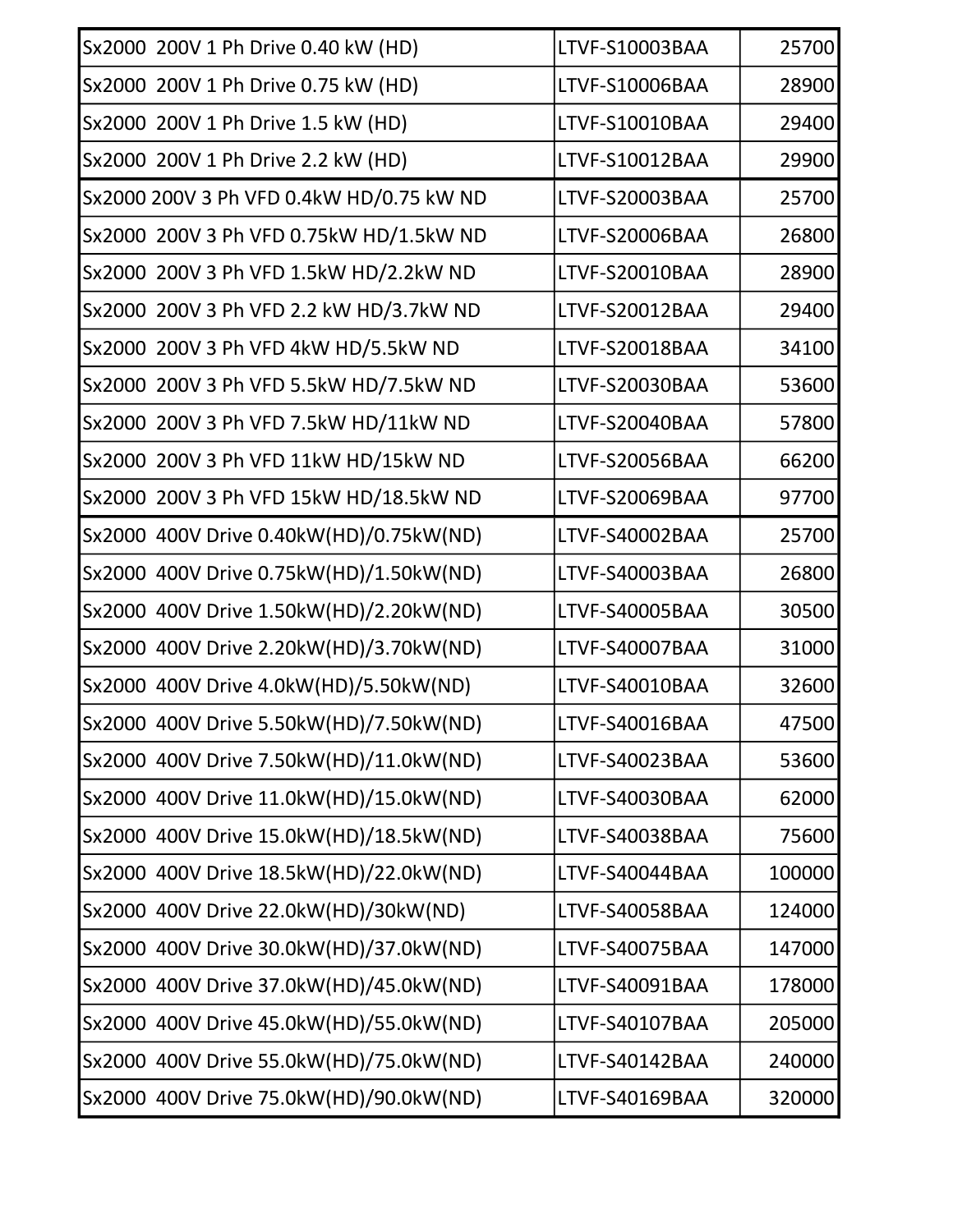| Hx2000 VVVF 415V Drive 0.75 kW (ND) | LTVF-H40002BAA | 47000  |
|-------------------------------------|----------------|--------|
| Hx2000 VVVF 415V Drive 1.50 kW (ND) | LTVF-H40004BAA | 50500  |
| Hx2000 VVVF 415V Drive 2.20 kW (ND) | LTVF-H40006BAA | 52500  |
| Hx2000 VVVF 415V Drive 3.7 kW (ND)  | LTVF-H40008BAA | 55500  |
| Hx2000 VVVF 415V Drive 5.50 kW (ND) | LTVF-H40012BAA | 58000  |
| Hx2000 VVVF 415V Drive 7.50 kW (ND) | LTVF-H40016BAA | 64500  |
| Hx2000 VVVF 415V Drive 11.0 kW (ND) | LTVF-H40024BAA | 73500  |
| Hx2000 VVVF 415V Drive 15.0 kW (ND) | LTVF-H40030BAA | 86500  |
| Hx2000 VVVF 415V Drive 18.5 kW (ND) | LTVF-H40038BAA | 101000 |
| Hx2000 VVVF 415V Drive 22.0 kW (ND) | LTVF-H40045BAA | 126000 |
| Hx2000 VVVF 415V Drive 30.0 kW (ND) | LTVF-H40061BAA | 158000 |
| Hx2000 VVVF 415V Drive 37.0 kW (ND) | LTVF-H40075BAA | 203000 |
| Hx2000 VVVF 415V Drive 45.0 kW (ND) | LTVF-H40091BAA | 235000 |
| Hx2000 VVVF 415V Drive 55.0 kW (ND) | LTVF-H40107BAA | 263000 |
| Hx2000 VVVF 415V Drive 75.0 kW (ND) | LTVF-H40142BAA | 299000 |
| Hx2000 VVVF 415V Drive 90.0 kW (ND) | LTVF-H40169BAA | 342000 |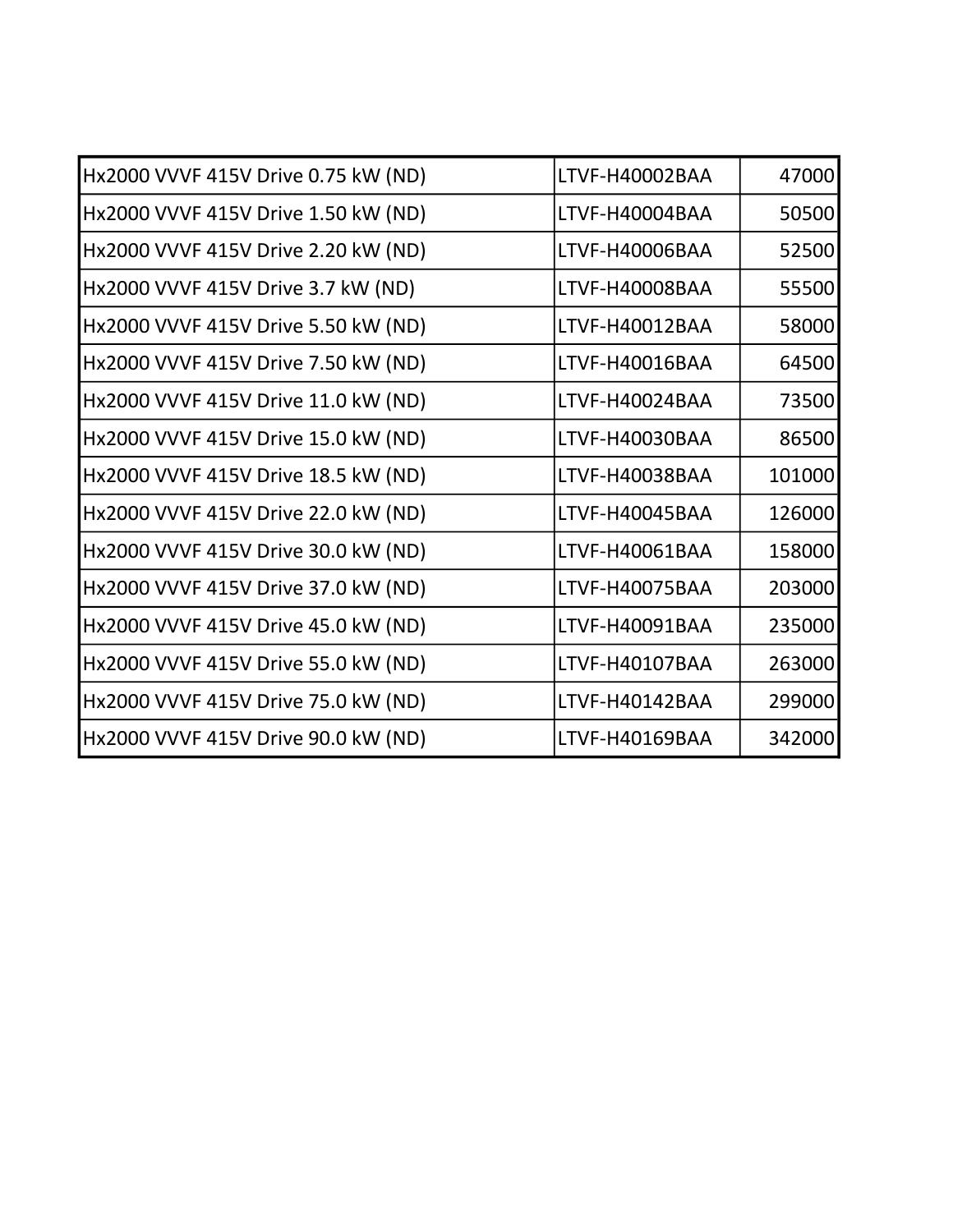| Fx2000 400V Drive 0.75kW(HD)/1.50kW(ND) | LTVF-F40004CAA | 41000   |
|-----------------------------------------|----------------|---------|
| Fx2000 400V Drive 1.50kW(HD)/2.20kW(ND) | LTVF-F40006CAA | 41500   |
| Fx2000 400V Drive 2.20kW(HD)/3.70kW(ND) | LTVF-F40008CAA | 42500   |
| Fx2000 400V Drive 3.70kW(HD)/5.50kW(ND) | LTVF-F40012CAA | 43500   |
| Fx2000 400V Drive 5.50kW(HD)/7.50kW(ND) | LTVF-F40016CAA | 53600   |
| Fx2000 400V Drive 7.50kW(HD)/11.0kW(ND) | LTVF-F40024CAA | 58800   |
| Fx2000 400V Drive 11.0kW(HD)/15.0kW(ND) | LTVF-F40030CAA | 70400   |
| Fx2000 400V Drive 15.0kW(HD)/18.5kW(ND) | LTVF-F40039CAA | 85100   |
| Fx2000 400V Drive 18.5kW(HD)/22.0kW(ND) | LTVF-F40045CAA | 105000  |
| Fx2000 400V Drive 22.0kW(HD)/30.0kW(ND) | LTVF-F40061CAA | 144000  |
| Fx2000 400V Drive 30.0kW(HD)/37.0kW(ND) | LTVF-F40075CAA | 163000  |
| Fx2000 400V Drive 37.0kW(HD)/45.0kW(ND) | LTVF-F40091CAA | 188000  |
| Fx2000 400V Drive 45.0kW(HD)/55.0kW(ND) | LTVF-F40110CAA | 218000  |
| Fx2000 400V Drive 55.0kW(HD)/75.0kW(ND) | LTVF-F40152CAA | 250000  |
| Fx2000 400V Drive 75.0kW(HD)/90.0kW(ND) | LTVF-F40183CAA | 357000  |
| Fx2000 400V Drive 90.0kW(HD)/110kW(ND)  | LTVF-F40223AAA | 420000  |
| Fx2000 400V Drive 110kW(HD)/132kW(ND)   | LTVF-F40264AAA | 495000  |
| Fx2000 400V Drive 132 kW(HD)/160kW(ND)  | LTVF-F40325AAA | 525000  |
| Fx2000 400V Drive 160kW(HD)/185kW(ND)   | LTVF-F40370AAA | 677000  |
| Fx2000 400V Drive 185kW(HD)/220kW(ND)   | LTVF-F40432AAA | 893000  |
| Fx2000 400V Drive 220kW(HD)/285kW(ND)   | LTVF-F40547AAA | 1155000 |
| Fx2000 400V Drive 285kW(HD)/315kW(ND)   | LTVF-F40613AAA | 1680000 |
| Fx2000 400V Drive 315kW(HD)/375kW(ND)   | LTVF-F40731AAA | 2048000 |
| Fx2000 400V Drive 375kW(HD)/450kW(ND)   | LTVF-F40877AAA | 2573000 |